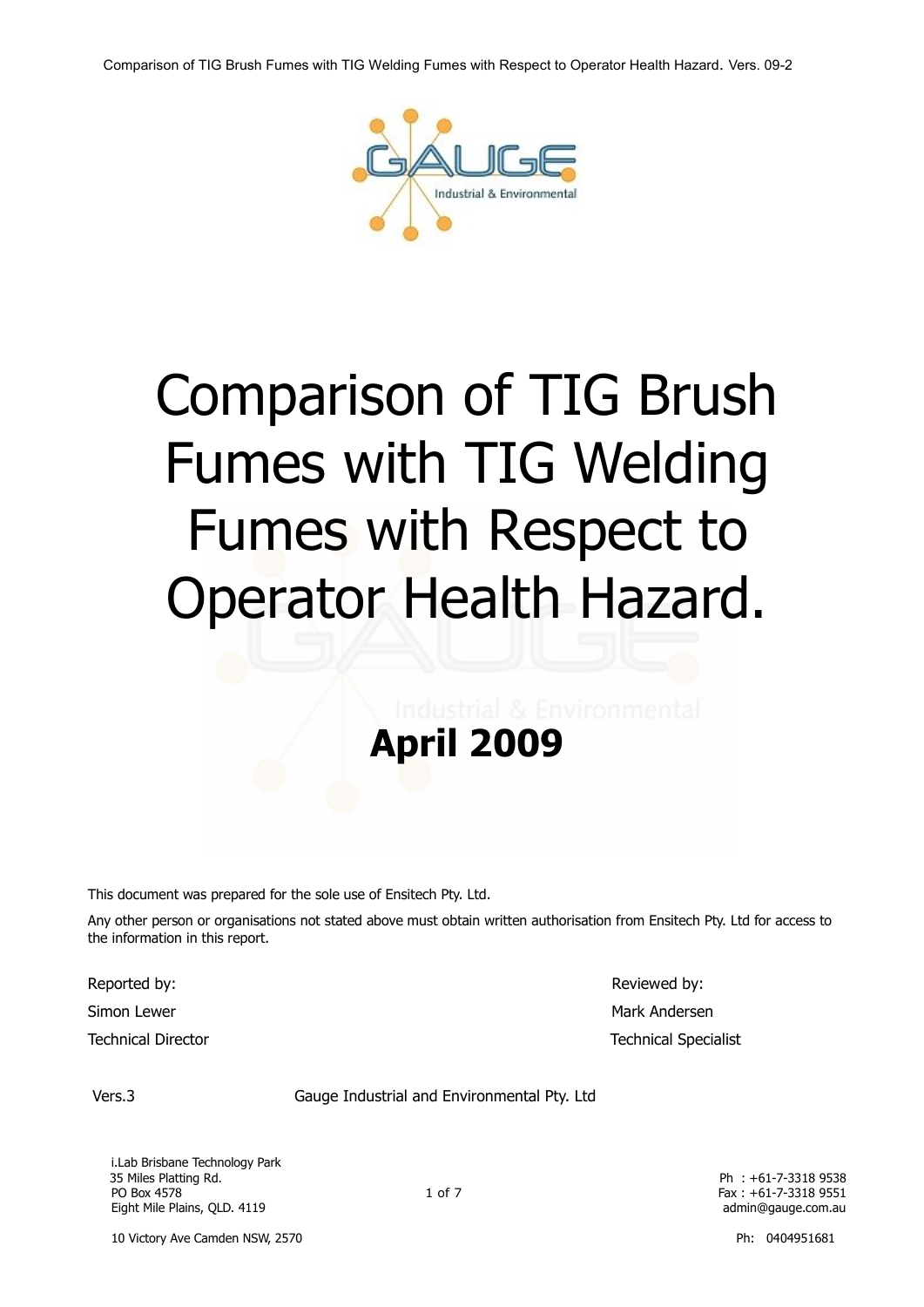# **Background**

The TIG Brush is a device which produces a low voltage, high current electrical output through a conductive brush which when used in conjunction with specific conductive liquids, removes iron based oxides from stainless steel TIG welds. The TIG Brush has safety and performance advantages over the traditional method of wiping the iron oxide stains with a pickling paste. Pickling paste is inherently hazardous to the operator and those surrounding due to its components hydrofluoric acid and nitric acid. These acids presents a severe toxic hazard in the vapour and skin contact form.

The conductive liquid for the TIG Brush technique that provides excellent oxide removal and leaves the metal surface with the most desirable appearance and profile is based on orthophosphoric acid. The developers and suppliers of the TIG Brush, Ensitech Pty Ltd., produce their own orthophosphoric acid solutions named TB-20 and TB-25.

When the TIG Brush is used in its recommended manner on stainless steel TIG welds with either TB-20 or TB-25, fumes are emitted from the contact area between the conductive brush containing the acid solution and the steel it contacts. It is known that the heating of orthophosphoric acid produces phosphorus pentoxides, which are respiratory irritants and toxic at very high levels.

For welding stainless steel, a TIG welder uses an electrical arc to create high temperatures, melting the surfaces of the stainless steel they intend to join. This melting of the pieces is combined with a filler metal in the electrode that combines with the metals in the work pieces to create a strong bond when cooled.

TIG welding of stainless steel is known to produce a serious health effect on welders known as Metal Fume Fever. This is a disease contracted through inhalation of welding fumes, which contain zinc oxides mostly, but iron and manganese oxides are also found to contribute and in some cases lead to Metal Fume Fever on their own. This disease manifests itself with an operator (usually a welder) suffering flu-like fever and headache with listlessness and dizziness. Even if the immediate air environment is within workplace guidelines, long-term inhalation of zinc oxide fumes will result in Metal Fume Fever. Long term in this instance is classed as regular minutes per day or multiple hours of exposure leading to the inhalation of high levels of metal oxides. Continued daily inhalation exposure is also known to result in Metal Fume Fever.

The most plausible mechanism accounting for the symptoms involves an immune reaction, which occurs when the inhaled metal oxide fumes injure the cells lining the airways. This is thought to modify proteins in the lung. The modified proteins are then absorbed into the bloodstream, where they act as allergens.

Metal Fume Fever is a common disease in the welding workplace that requires appropriate respiration protection via personal respirators and adequate ventilation. Whilst adequate ventilation is sometimes present in the industrial environment, the wearing of personal respiration protection is still greatly lacking.

# **Study Aim**

TIG Brush and TIG Welder operators are inside arms length distance from the point where these fumes are generated. The aim of this study is to compare the relative hazards of the fumes from the TIG Brush and the TIG welding process.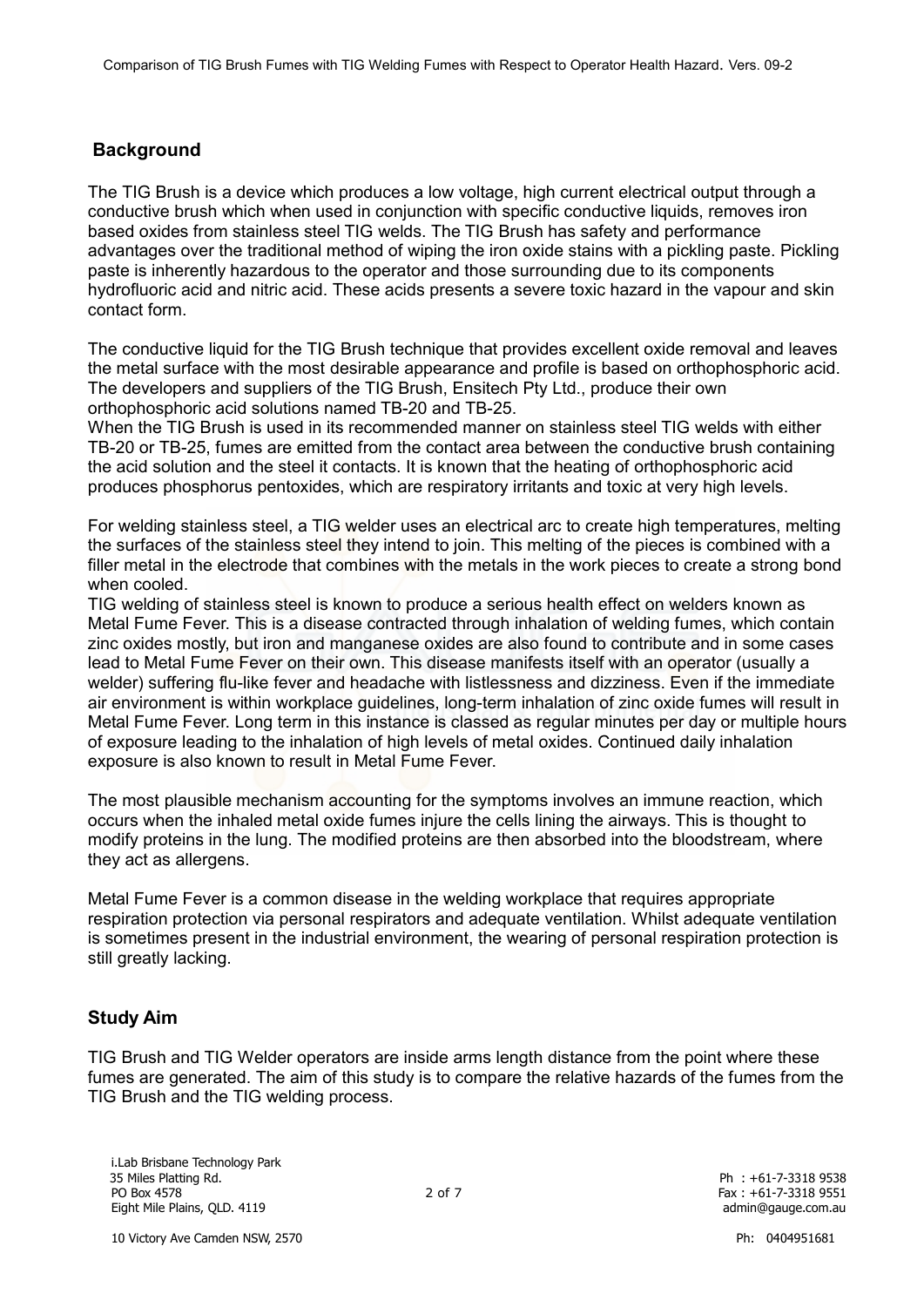# **Study Method**

A 316 stainless steel plate with a 10cm long TIG welded strip showed extensive iron based oxidation immediately on the weld as well as a 5mm strip on both sides of the weld strip. The iron based oxidation manifests as a brown, red to black mark.

The TIG Brush can be set to a range of power settings designed for various grades of stainless steel. There is also a high power setting for electopolishing.

The settings of 3B was used in this study since it is the setting recommended by Ensitech for this grade of stainless steel, and in testing worked effectively to remove the post- weld oxide marks.

The TIG Brush technique involves dipping the TIG Brush brush into the TB-20 and then immediately drawing the tip of the brush over the dark marks on and around the weld strip. The electrical current creates a high temperature area on the surface of the stainless steel that accelerates the deoxidising action of the TB-20 solution. The iron oxides are dissolved, releasing free ferric and ferrous ions and oxygen. It is through this process that fumes are created.

To simulate the typical use of the TIG Brush, a weld was cleaned for two minutes with dips into fresh TB-20 every 20 seconds. A total of two minutes of fume generation occurred.

Placing an RO water moistened 11cm diameter No. 41 Whatman Ashless filter paper directly in the path of the fumes being emitted captured the fumes. The filter paper was placed 30cm from the metal surface to simulate an approximate minimum distance to an operator's face. At the end of two minutes, the filter paper was sealed in a new polyethylene bag.

This process was repeated with a fresh filter paper.

Two separate filter papers the same as those used to capture fumes were individually sealed in plastic bags. These provided the analysis a set of blanks from which any contaminants could be subtracted from the test results.

The TIG welding fumes were captured in the same way as with the TIG Brush fumes. Two minutes of fumes were generated per filter paper.

Filter paper from the same batch was used for both TIG Brush and TIG welding fume capture. The TIG welding fumes were generated by welding a plate of 316 stainless steel with a TIG welder using BOC Type 316 LSI welding wire. This wire contains approximately 60% iron, 20% chromium, 12% nickel, 2% manganese and 2%molybdenum. An experienced welder was used to generate the fumes in this section of the study. This setup is regarded as typical for stainless steel welding in light manufacturing.

All filter papers were analysed for inorganic components at the UNSW Analytical Laboratory by the department's head chemist Terry Flynn.

The inorganic components of the fumes were analysed as the chemistry of the steel and all other components were predominantly inorganic and any hazard will come from inorganic sources.

Note: the volume of air through which the two minutes of fumes were created was estimated as 200L.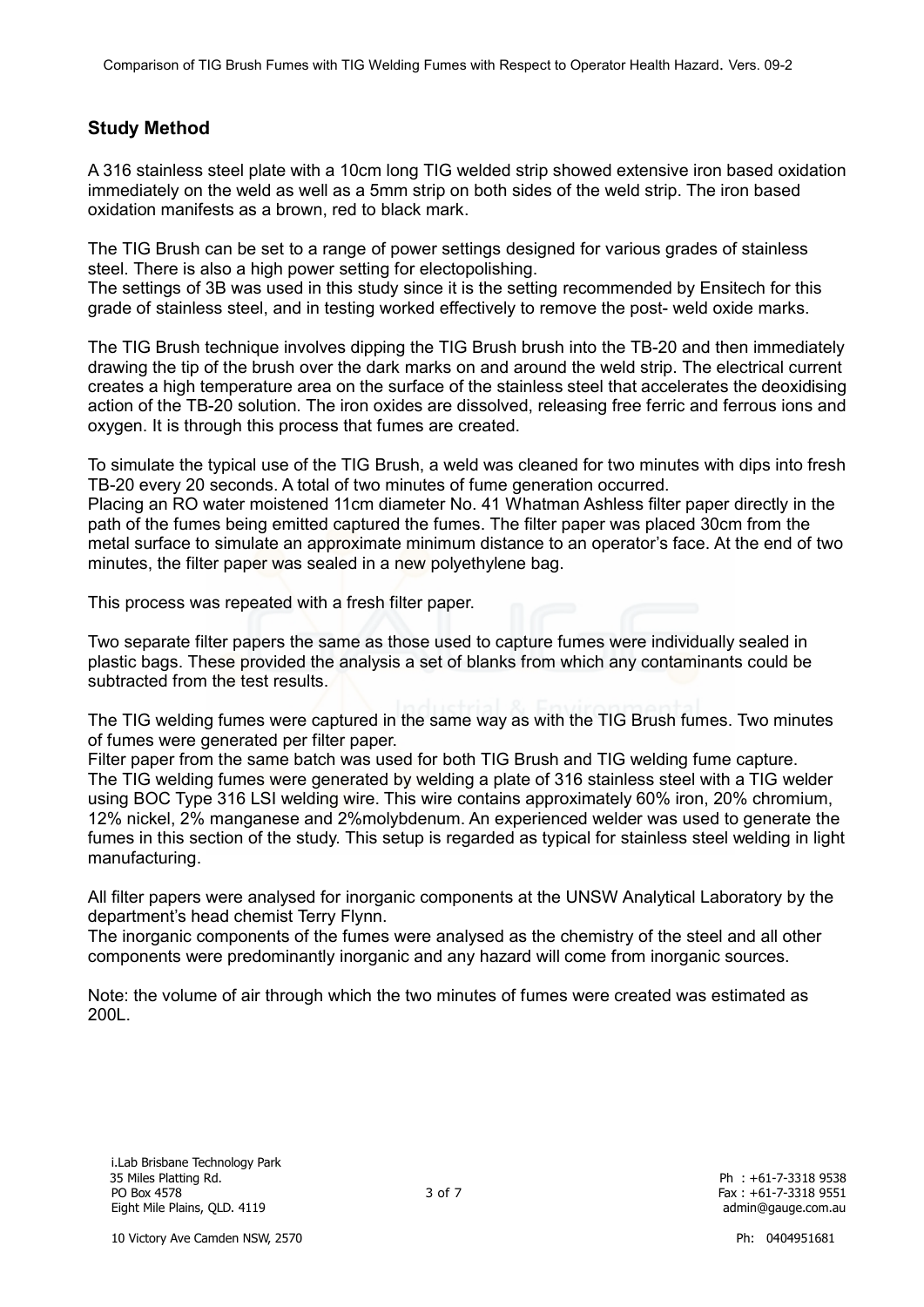Comparison of TIG Brush Fumes with TIG Welding Fumes with Respect to Operator Health Hazard. Vers. 09-2 Below are the results of the analysis expressed as an average between the results of the two test filter papers:

|               | <b>TIG Welding Fumes</b><br>over 2 minutes<br><u>(µg)</u> | <b>TIG Brush Fumes</b><br>over 2 minutes<br><u>(µg)</u> | % difference in<br><b>TIG Brush Fumes</b> |
|---------------|-----------------------------------------------------------|---------------------------------------------------------|-------------------------------------------|
| Aluminium     | 0.43                                                      | 0.39                                                    | 9.3 Lower                                 |
| Boron         | 1.25                                                      | < 0.01                                                  | 99.0 Lower                                |
| <b>Barium</b> | 0.15                                                      | < 0.01                                                  | 93.0 Lower                                |
| Calcium       | 49.8                                                      | 9.7                                                     | 80.5 Lower                                |
| Cadmium       | < 0.01                                                    | < 0.01                                                  | No Change                                 |
| Chromium      | 0.56                                                      | 0.54                                                    | No Significant Change                     |
| Copper        | 1.30                                                      | 0.60                                                    | 53.8 Lower                                |
| Iron          | 90.7                                                      | 3.60                                                    | 96.0 Lower                                |
| Magnesium     | 11.2                                                      | < 0.01                                                  | 99.9 Lower                                |
| Manganese     | 1.72                                                      | 0.03                                                    | 98.3 Lower                                |
| Sodium        | < 0.01                                                    | < 0.01                                                  | No Change                                 |
| Potassium     | < 0.01                                                    | < 0.01                                                  | No Change                                 |
| Nickel        | 0.15                                                      | 0.05                                                    | 66.6 Lower                                |
| Lead          | 0.02                                                      | < 0.01                                                  | 50.0 Lower                                |
| Zinc          | 8.85                                                      | < 0.01                                                  | 99.9 Lower                                |
| Chloride      | < 0.01                                                    | 100                                                     | 100 Higher                                |
| Fluoride      | 3.16                                                      | < 0.01                                                  | 99.7 Lower                                |
| Nitrate       | 40.0                                                      | < 0.01                                                  | 99.9 Lower                                |
| Sulphate      | 30.0                                                      | < 0.01                                                  | 99.9 Lower                                |
| Phosphate     | 1.65                                                      | 433.0                                                   | 99.6 Higher                               |

# **Table 1: Fume Inorganic Analysis**

# **Interpretation of Results**

The TIG welding fume results displayed in this study were typical of welding fumes found in stainless steel welding, ie. Elements found in stainless steel and the welding wire. The TIG Brush fume results also displayed expected chemistry of a high heat action on orthophosphoric acid and a process that is non-destructive to the stainless steel.

This study is interested in the relative hazards between TIG Brush fumes and TIG welding fumes. After consultation with HSIS Guidelines and the document Welding Fumes and Gases (National Occupational Health and Safety Commission), the workplace hazards from the TIG Brush fumes and TIG welding fumes will be due to the presence and concentration of the following elements:

- 1. Zinc
- 2. Chromium
- 3. Copper
- 4. Chloride
- 5. Iron
- 6. Phosphate
- 7. Manganese
- 8. Nickel
- 9. Molybdenum

i.Lab Brisbane Technology Park<br>35 Miles Platting Rd. PO Box 4578 Fax : +61-7-3318 9551 Eight Mile Plains, QLD. 4119 **admin@gauge.com.au** admin@gauge.com.au admin@gauge.com.au

Ph: +61-7-3318 9538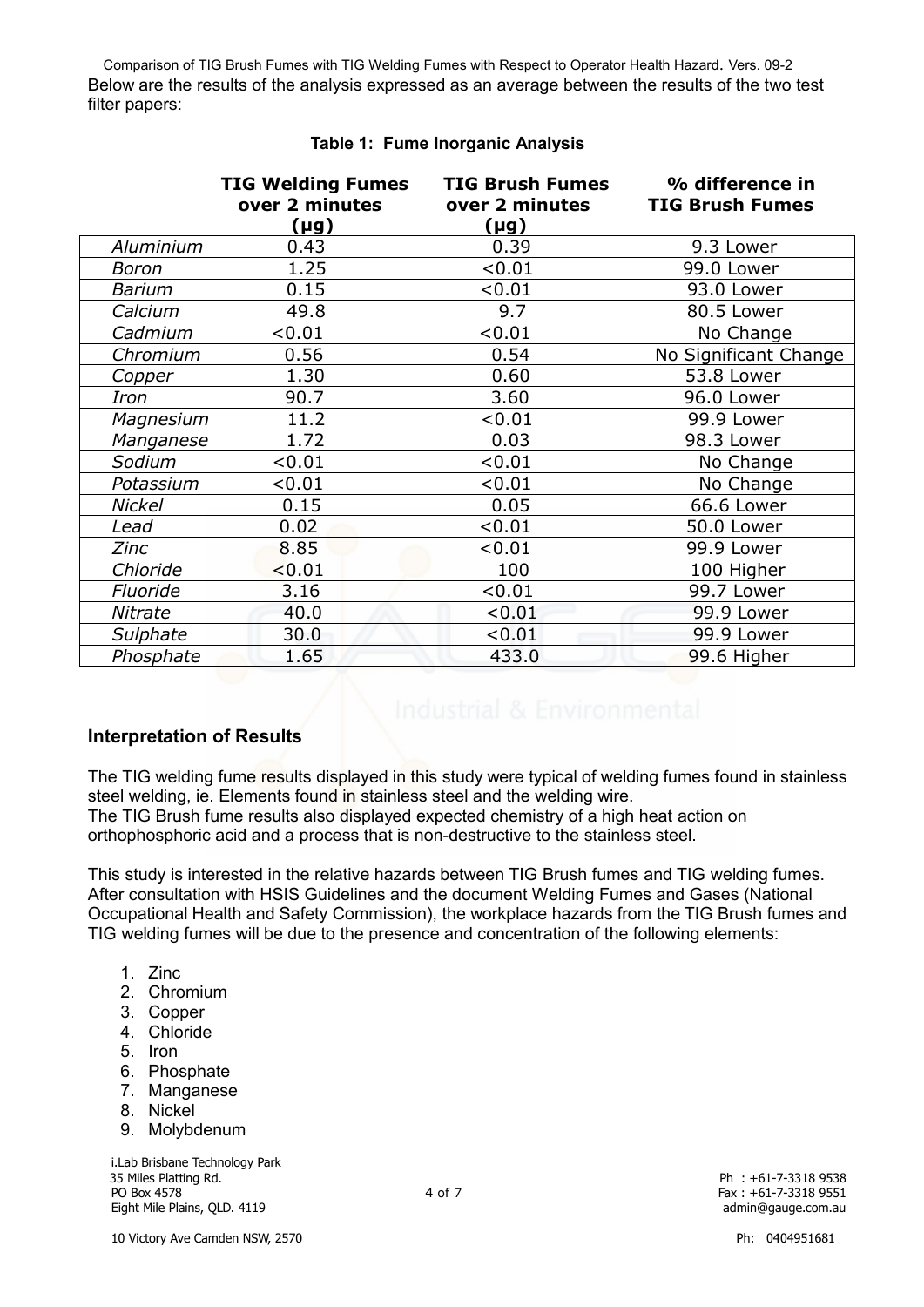1. Zinc

The TIG welding fumes contained 99.9% more zinc than TIG Brush fumes. Whilst the HSIS upper limit for zinc oxide in workplace air is  $5mg/m<sup>3</sup>$ , which is well above the 8.85ug/200L detected in TIG welding fumes, the long-term exposure of operators to zinc oxide fumes will lead to Metal Fume Fever.

No zinc could be detected in the TIG Brush fumes.

### 2. Chromium

The chromium detected in the fumes of both the TIG Brush and TIG welder will be in three forms. The first and lowest amount will be metallic spatter that occurs when the chromium metal is placed under the heat of the TIG Brush. The heat will tend to ionise most of the chromium atoms thereby creating chromium oxides in the air.

The metallic form represents a relatively minimal hazard.

The next form is the trivalent chromium oxide  $Cr_2O_3$ . This is a state that ionised chromium forms easily and readily in the heat of the TIG Brush environment.

The exposure limit as per HSIS is  $0.5 \text{ mg/m}^3$ . If the entire chromium level detected was trivalent, we would have 0.54ug /approx 200L in this study which equates to 0.0027mg/m<sup>3</sup>. This is far below the HSIS recommendations.

The trivalent form of chromium can further ionise to the hexavalent form  $H C<sub>1</sub>$ . The HSIS exposure limit of 0.05mg/m<sup>3</sup> illustrates the higher toxicity of the hexavalent form compared to the trivalent form. The 0.0027mg total chromium/m3 air, is again far below the HSIS exposure limit.

Both the TIG welder and the TIG brush processes produced virtually the same amount of chromium in the fumes. In both cases, the chromium levels were lower than HSIS exposure limits.

3. Copper

Copper in a fumed form can be toxic at relatively high levels with HSIS exposure limit being 0.2mg/m<sup>3</sup>. The 0.003mg/m<sup>3</sup> copper detected in this study is far below the limit.

The TIG Brush fumes contained 53.8% lower copper than the TIG welding fumes.

#### 4. Chloride

The most toxic form of chloride is phosgene that is created when chlorides are reacted with carbon monoxide. This does not happen in the TIG Brush process. The most likely form of chloride is iron chloride that poses no hazard to the operator. Chlorides are of no significant hazard via either TIG welding or TIG Brush operation.

#### 5. Iron

The TIG Brush fumes contained 96.0% less iron than TIG welding fumes. Whilst the HSIS limit for iron oxide is 5mg/m<sup>3</sup>, which is above the 90.7ug/200L detected in TIG welding fumes, the long-term exposure of operators to iron oxide fumes is reported as a contributor to Metal Fume Fever.

Ph: +61-7-3318 9538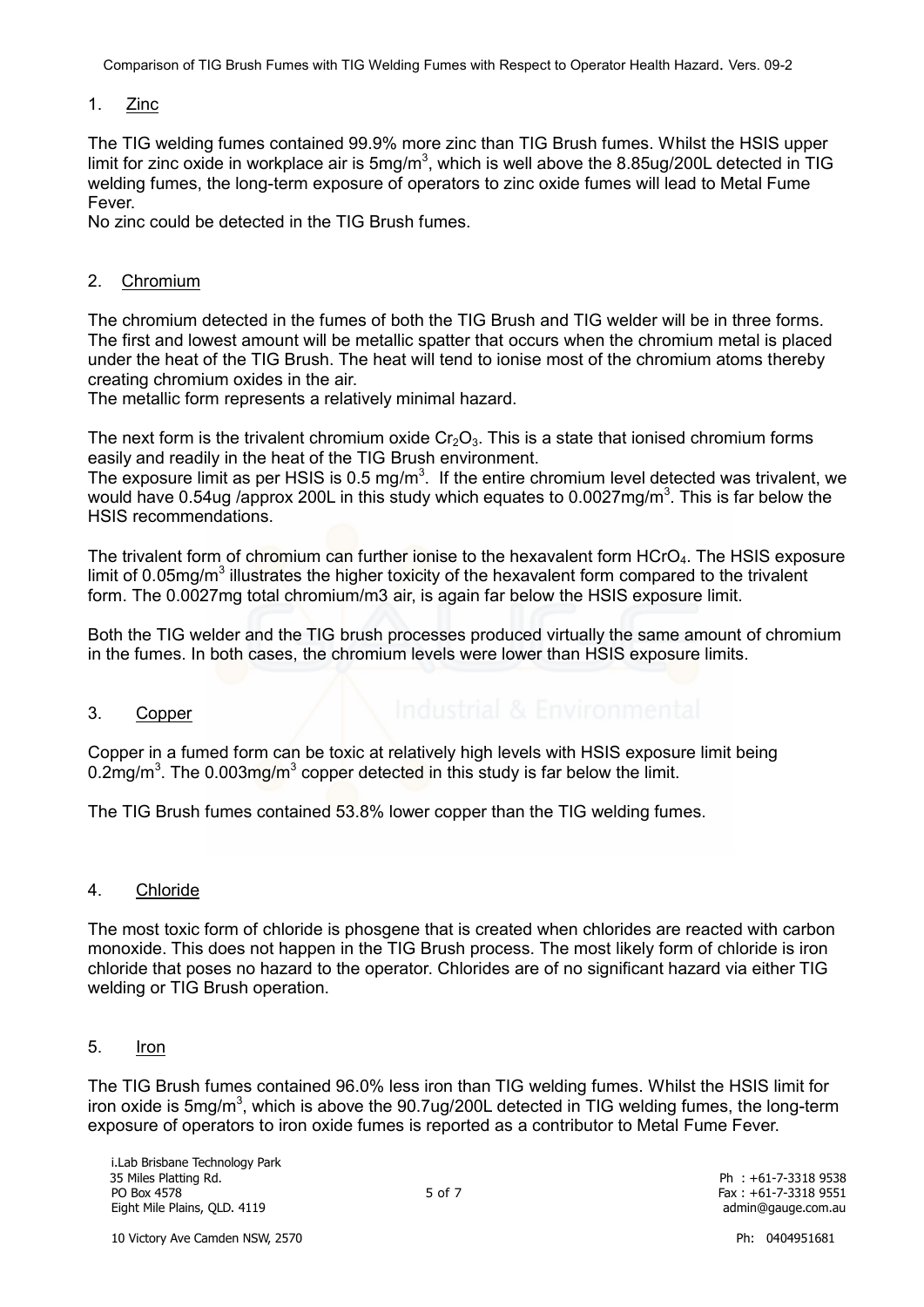Comparison of TIG Brush Fumes with TIG Welding Fumes with Respect to Operator Health Hazard. Vers. 09-2

# 6. Phosphate

The phosphate determined in the analyses is an expression of detected phosphorus. This will be derived from the breakdown of the phosphoric acid. Phosphorus will be present as mostly as the compound phosphorus pentoxide. All other forms will be extremely low and not approach the level of hazard of the pentoxide form.

The Australian HSIS does not have an exposure limit for this compound but the European Union has a "maximum workplace concentration" limit for it.

The EU specifies that the maximum workplace concentration for phosphorus pentoxide as an inhalable fraction is 2 mg/m<sup>3</sup> of workplace atmosphere. The 433ug (0.433mg) measured in this study was in a column of air estimated to be approximately 200L in the two-minute period. That represents a 2.2-mg/m<sup>3</sup> concentration of phosphorus pentoxide, which slightly exceeds the EU limit.

The TIG Welding fumes contained negligible phosphate.

#### 7. Manganese

Manganese oxides are known to be chronic toxins with central nervous system effects. It presents as a slow deterioration of muscle control including walking and facial expression problems. Manganese oxide toxicity typically becomes apparent after long-term exposure to the fumes. In this study, TIG welding fumes were 98.3% higher than TIG Brush fumes.

#### 8. Nickel

Nickel oxide is a known skin irritant and is classified as a potential human lung carcinogen. It is also noted as a potential nasal carcinogen.

Nickel was found in both fumes at low levels with the TIG Brush fumes containing 66.6% les nickel than TIG welding fumes. Both fumes are not rated as toxic at the concentrations found in this study. HSIS has no exposure limits, although long-term exposure can present health problems.

# 9. Molybdenum

Molybdenum is a minor component of stainless steel, and is of low toxicity, so was not considered in this study